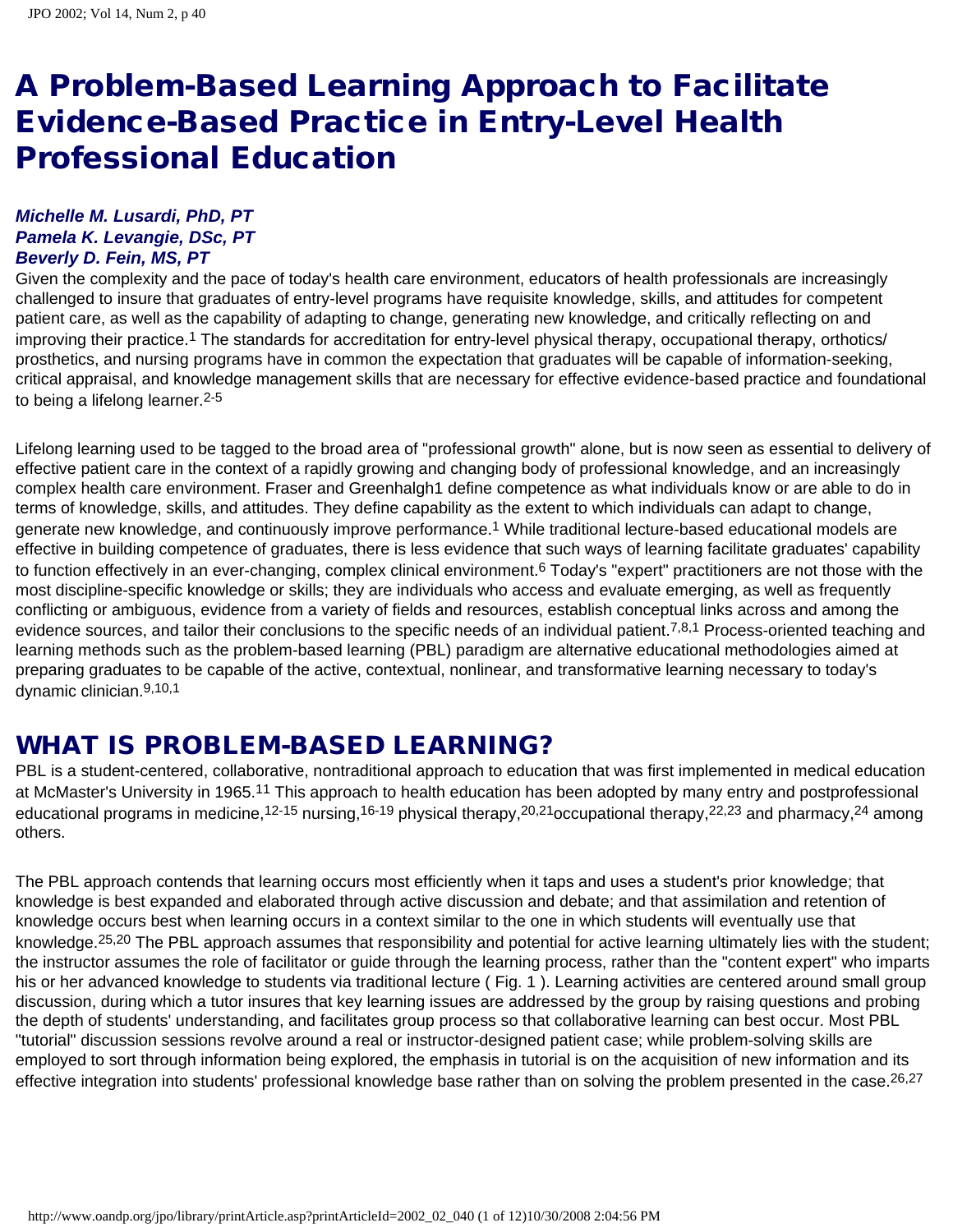

In the last 20 years, the focus of entry-level education in physical therapy, occupational therapy, orthotics and prosthetics, and other health professions has shifted from mastery of technical skill to preparation of professionals involved in assessment, the diagnostic process, implementation of interventions, and assessment of outcomes.<sup>28,29</sup> As a result, greater emphasis has been placed on developing students' clinical reasoning and decision-making skills, ability to access the developing clinical research literature, and ability to integrate new knowledge and changing perspectives into clinical practice. Faculty who have chosen to employ a PBL approach believe that PBL is a more effective mechanism to integrate theory into clinical practice.<sup>30</sup> Most faculty involved in PBL courses and curricula expect that, as an outcome of the PBL process, students will have greater retention of learning, increased ability to apply knowledge in clinical settings,<sup>31</sup> and enhanced clinical reasoning skills.<sup>26,32</sup> The PBL learning process is similar and readily extrapolates to habits of lifelong learning. 33, 20, 34

There is much variation in how PBL strategies are implemented in health professional education. The four most frequently reported variations are:18,20,21,22,35,36

- 1. A completely "integrated" PBL approach to an entire curriculum: all learning (didactic and psychomotor) revolves around the case-based tutorial process.
- 2. A transitional PBL curriculum: the program may begin with a combination of traditional delivery and introduction to PBL methods. There is increasing emphasis on small group tutorial, student-centered learning, and integration of content across courses as students move through their plan of study.
- 3. A modified PBL curriculum: case-based tutorials are used from the first semester of study to integrate content across concurrent basic science, clinical science, and professional development courses.
- 4. A single PBL course or module within a plan of study, in which one or more courses in a curriculum focus on small group, case-based, or context-based exploration of patient care.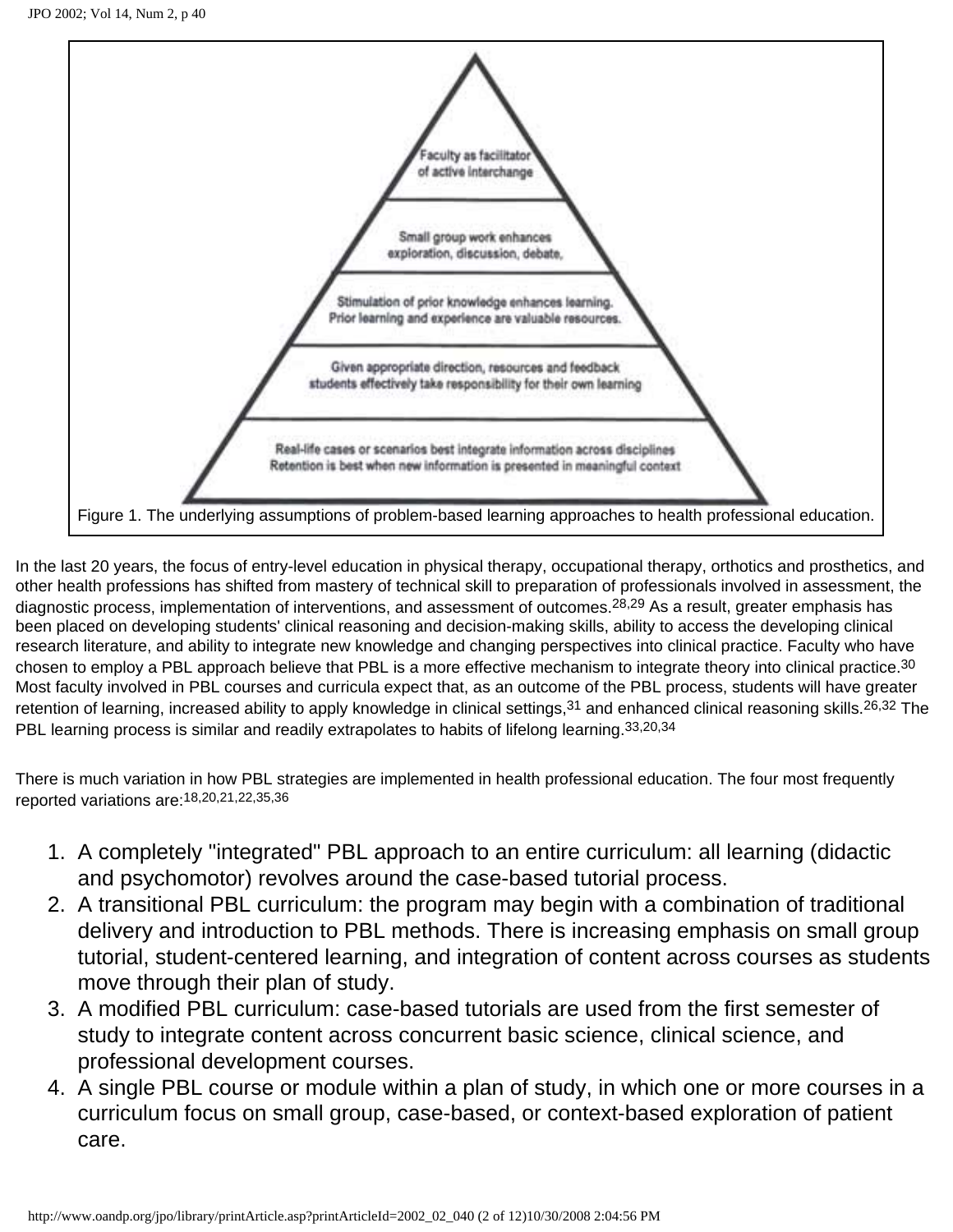The characteristics that all of these variations in problem-based learning approaches have in common include: 37, 38, 20

- 1. Student-centered learning activities (tutorial, clinical laboratory experiences, large group/ integrative discussion) in which faculty facilitate dialogue based on a student-generated agenda rather than delivering information.
- 2. Study of clinical problems, cases, or scenarios based on interaction with real or hypothetical patients or situations, grounding learning in a clinical context as a means of facilitating both acquisition and exploration of new knowledge.
- 3. Use of patient cases to integrate basic sciences, medical assessment and intervention, interdisciplinary patient management, and psychosocial influences that affect patient management.
- 4. Small group brainstorming, discussion, and debate.
- 5. Collaborative and self-directed study and evaluation of available "evidence" (from the research literature, "expert" opinion/resources, student's own clinical experience).
- 6. Delineation of individual learner's process and content goals; frequent formative and summative feedback of progression toward accomplishment of goals.

#### PROBLEM-BASED LEARNING AND EVIDENCE-BASED PRACTICE

In the 1980s, medical educators and clinicians recognized a widening gap between their clinical practice of medicine (often based on tradition and authority) and rapidly increasing "new knowledge" generated from clinical research.<sup>39</sup> In response, they challenged the medical community to better integrate the best research evidence available with clinical expertise and the preferences and concerns of patients to quide decision making<sup>40</sup> (Fig. 2). This integrated, evidence-based approach to practice (EBP) would enhance quality of care, reduce risk of harm, and improve outcome of intervention. Such integration would facilitate formulation of a valid prognosis, the professional's ability to choose among possible interventions by weighing potential benefit and risk of harm, as well as greater facility with assessing efficacy of outcomes.<sup>41</sup> Many health professionals, educated within traditional lecture paradigms, are unsure about their ability to access, understand, and critically appraise evidence from the basic and clinical science research literature.<sup>42</sup> Problem-based learning can be an effective means of introducing the learner to the principles of critical appraisal, of building information-seeking and management skills, and facilitating use of an evidence-based approach to patient care, prior to students' entrance into clinical settings.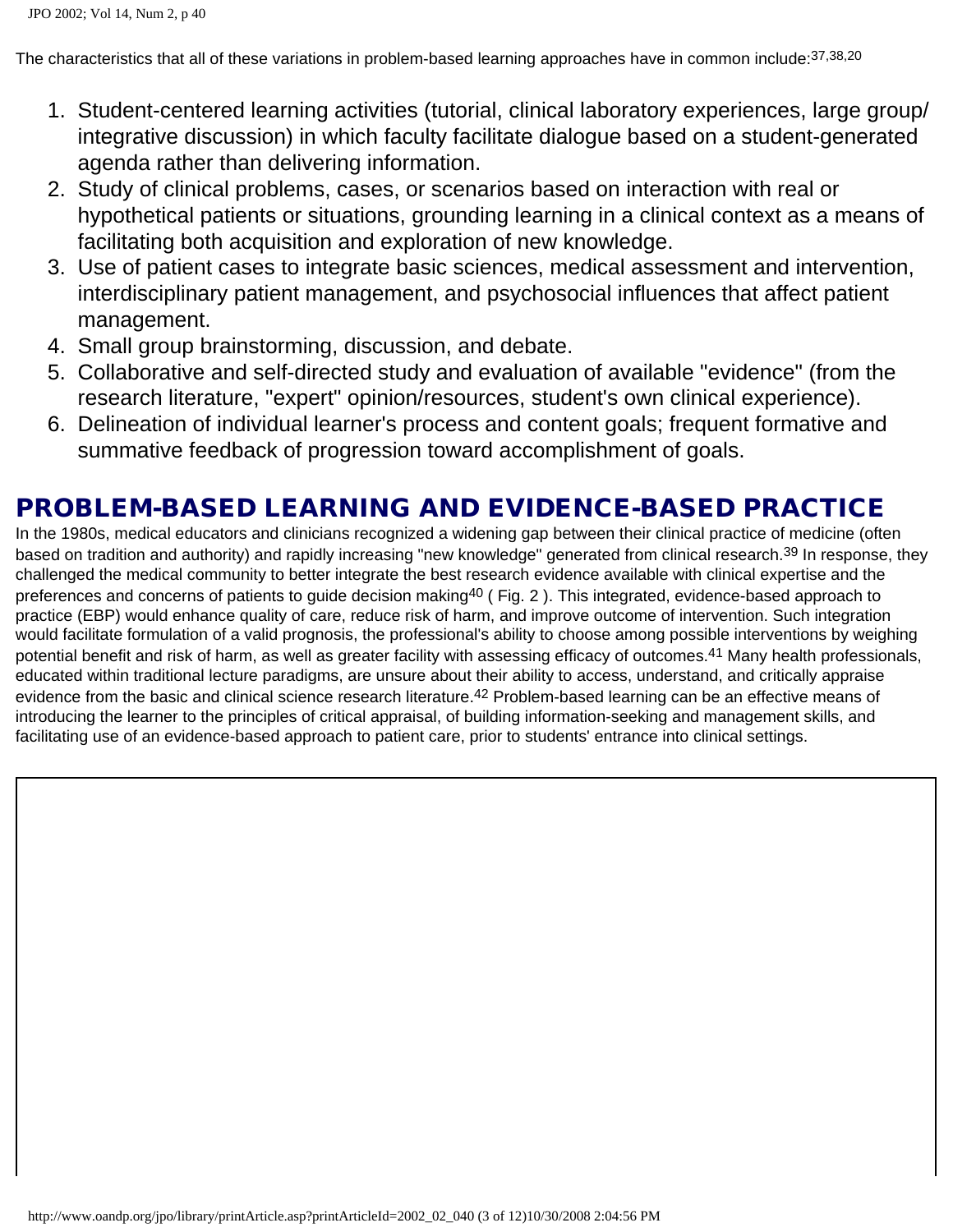

There are five essential steps in the EBP process: 40, 41, 43-47

- Formulating an answerable clinical question; one that clearly defines the problem or issue at hand and identifies the key words or concepts to guide the search for information.
- Searching for and obtaining the relevant evidence necessary to answer the question. This might involved searching for information by accessing unscreened databases (e.g., Medline, Cumulative Index of Nursing or Allied Health Literature) and critical reviews found in screened resources and databases (e.g., Best-evidence ACP Journal Club, the Cochrane Library, or PEDro), and/or clinical guidelines.
- Critically appraising the evidence: "weighing" the validity (truth), impact (effect size), and applicability (usefulness) of the information that has been found.
- Integrating the appraised information with one's existing knowledge and clinical experience/expertise as well as with the concerns, characteristics, and circumstances of the patient requiring a management decision.
- Assessing the outcome of the process: the efficiency of the search and appraisal process, and the effect of the integrated evidence on clinical decision making.

In the PBL process the patient case and its associated issues list ( Fig. 3 and Fig. 4 ) are designed to facilitate and reinforce the student's ability to develop answerable clinical questions. Early in their professional education, students learn to identify not only the broad questions of clinical interest from a patient case, but also the foundational knowledge needed before the clinical question can be addressed. They search for evidence, using a variety of resources to help them understand normal and abnormal structure and function, disease processes and associated medical management, and the types of information that tests and measures might provide. As they move through the program, students ask more specific clinical questions that will help them sort through possible options for assessment, intervention, and the determination of effect. The discussion that is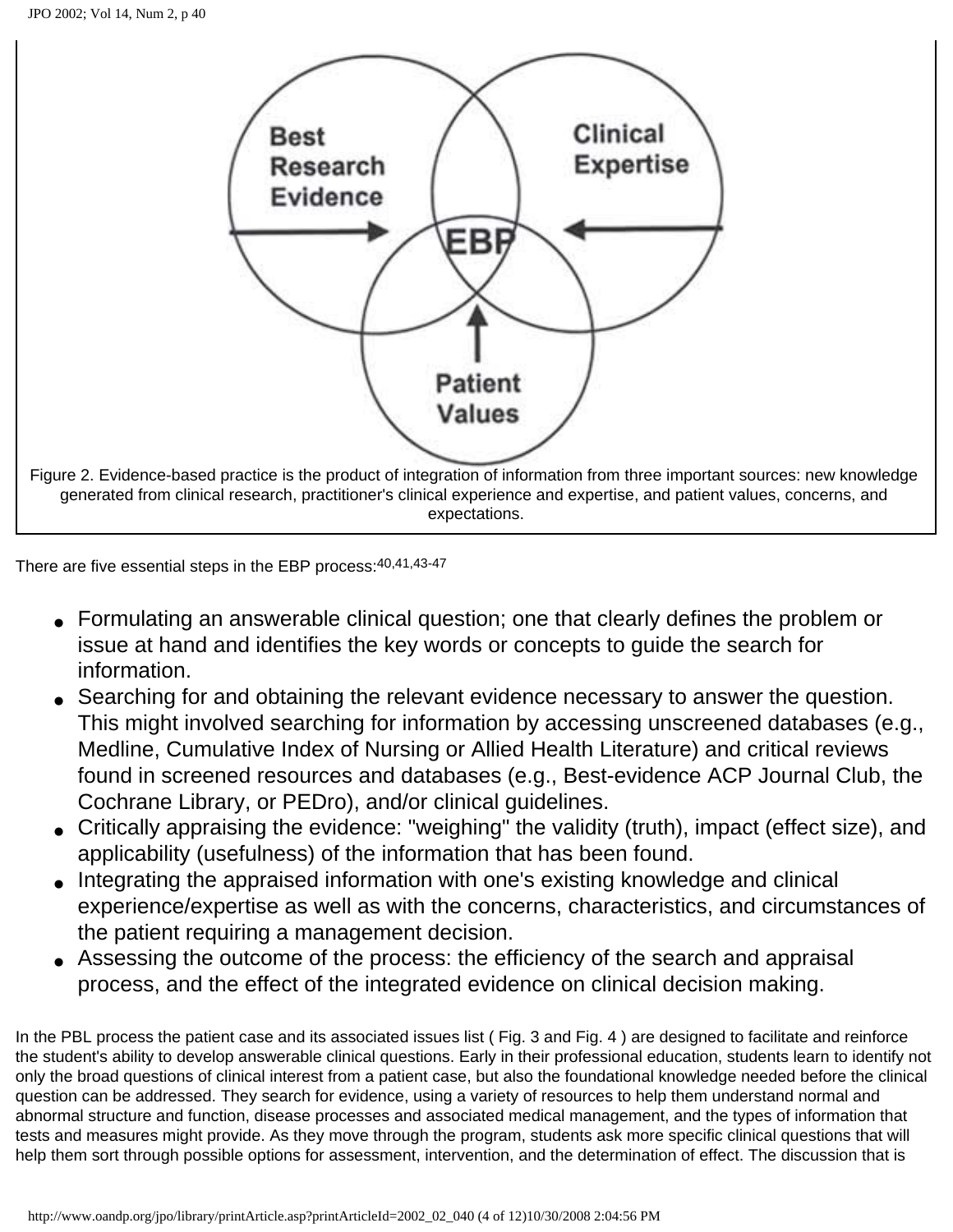JPO 2002; Vol 14, Num 2, p 40

part of a PBL tutorial becomes an opportunity to collectively weigh evidence, to discuss decision options among possible assessments or intervention, and to begin to predict anticipated outcomes. The patient cases used in PBL are purposefully dynamic; there are multiple ways to define and/or organize the issues to be researched, many types and levels of information that might be found, variation in the quality of the selected evidence, and no single perfect "answer" to be found. In this way, the PBL case mimics the relatively ambiguous clinical environment; it helps students develop skills necessary to effectively sort through options, and to recognize that ambiguity can be best approached (but not necessarily resolved) by analysis of available evidence. The process also helps students appreciate that "evidence" does not mean "answer", but instead informs decision making among options.

> Paul Miller is a 26 year-old graduate student who sustained multiple injuries in a snowmobilroll over three weeks ago. Unconscious at the scene, he was airlifted to a major trauma center. Glasgow coma scale in the ER was 7/15. Emergency splenectomy was performed on admission. Severe crush injury to distal L femur necessitated standard length transfemoral amputation. He underwent surgical open reduction/internal fixation (ORIF) of displaced compound distal tibiafibula fracture of the right lower extremity.

He is now admitted to a comprehensive rehabilitation facility for pre-prosthetic mobility, prosthetic prescription and fitting, and prosthetic training. His cognitive function is rated at a Rancho Los Amigo's level of 7 (Automatic Appropriate). He has mild left hemiplegia with some impairment of hody position sense. Volume control for his I. transfemoral residual limb is being managed with compressive ace dressing. There is a % inch length area of superficial dehiscence of the lateral surgical incision, which occurred when staples were removed two days ago; this area is draining moderate amounts of serosanginous fluid, and is being reinforced with steri-strip bandages. He has been fitted with a PTB fracture brace to protect his healing distal tibia-fibula fracture repair, and has been cleared for ambulation weight bearing as tolerated (WBAT) on the right with appropriate assistive device. Post-operative pain is being managed with Percocet and NSAIDs prn. He reports moderate burning and itching of his "foot" (phantom sensation) on the amputated left lower extremity which is somewhat relieved by re-applying his ace wrap. Prior to injury, Paul lived independently on the 3<sup>14</sup> floor (walk up) of a 3-family home near his urban university. His two roommates are also graduate students working on their dissertation research. His family lives 2 hours away in a neighboring state. You are preparing for an interdisciplinary rehabilitation team meeting, where an appropriate plan of care will be developed. Based on his history, your clinical experience, and evidence from medical/rehabilitation literature, what will you recommend for Paul's plan of care?

Figure 3. Tutorial Case Example. Students read the case, underlining key words that will then be used to develop an "issues list" for further investigation.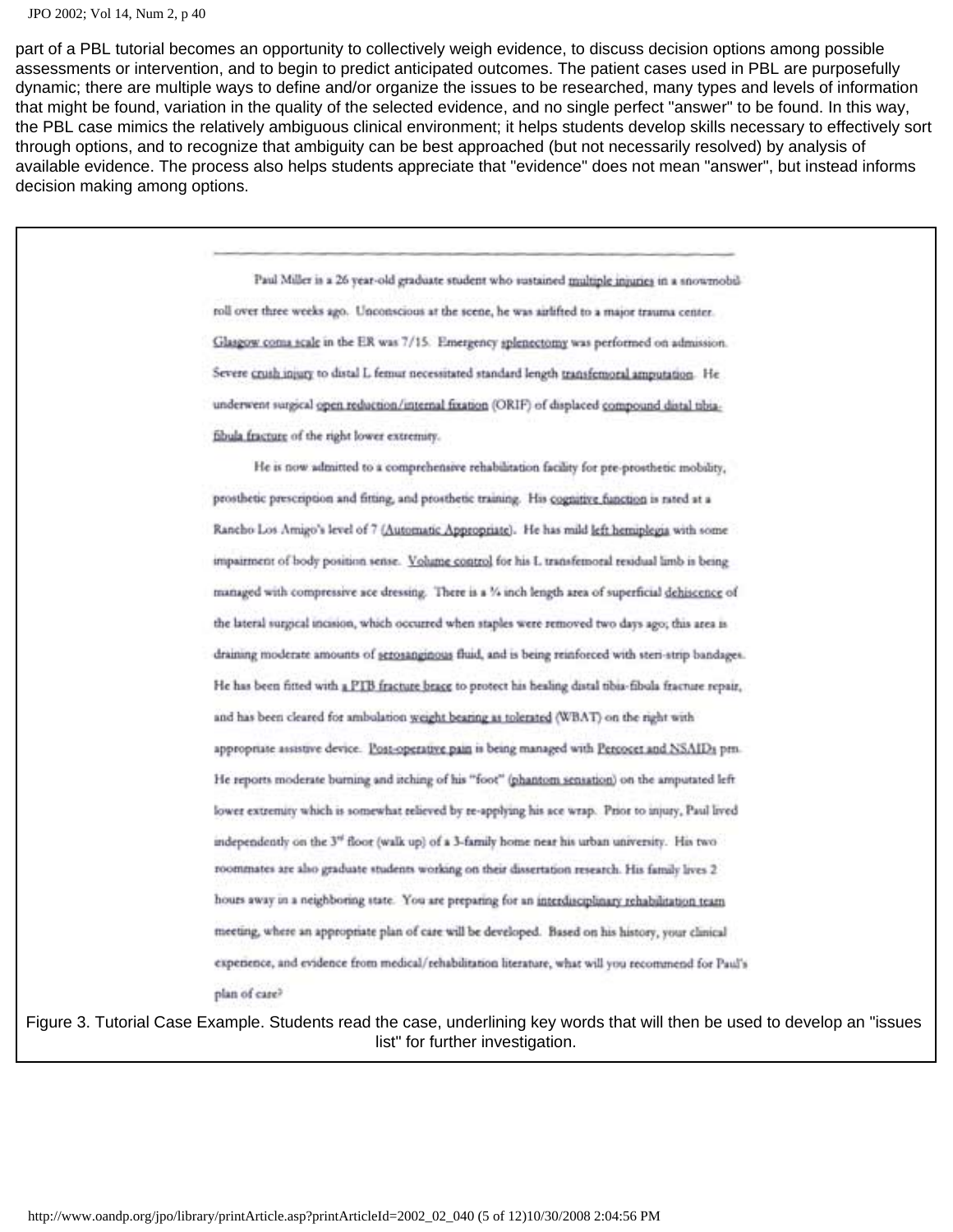| Head injury: rating severity (Glasgow Coma Scale), patieriis of recovery (Kancho      |
|---------------------------------------------------------------------------------------|
| Los Amigos cognitive levels), assessing ability to learn, assessment and              |
| management of hemiplegia with perceptual impairment, cognitive rehabilitation         |
| · Amputation: surgical technique, wound management, volume management,                |
| preprosthetic programs (strength, range of motion, mobility)                          |
| · Fracture care: surgical technique and appliances, patterns of post-operative.       |
| healing, fracture beace design and use.                                               |
| · Strategies for post-operative pain management                                       |
| · Etiology, natural history, and management of phantom sensation                      |
| · Functional limitations: selecting and using appropriate assessments and             |
| interventions (mobility with WC, appropriate assistive device, multiple surfaces,     |
| multiple levels (stair and curb management)                                           |
| · Prosthetic preacription and fitting: choosing appropriate socket design, knee unit, |
| prosthetic foot, suspension, determining & adjusting alignment (bench, static,        |
| dynamic)                                                                              |
| · Prosthetic training: skin care, donning/doffing, assessing suspension and fit (sock |
| ply) when using initial/training prosthesis, gait training, endurance, functional     |
| training in complex environments                                                      |
| · Application of principles of motor learning to enhance rehabilitation interventions |
| and outcomes                                                                          |
| · Influence of cognitive impairment and perceptual impairment on prouthetic           |
| prescription and training                                                             |
| · Influence of the healing tib-fib fracture impact on prosthetic prescription and     |
| training?                                                                             |
| · Psychosocial issues: Influence of Paul's living arrangements, availability of       |
| assistance and support, and interruption of his social roles and involvement in       |
| graduate school, what evidence is available to guide your planning for his            |
| eventual discharge?                                                                   |
| How are rehabilitation and prouthetic needs likely to change over time                |
| (prognosis)?                                                                          |
| . How might rehabilitation be different if the etiology of amputation was disease     |
| (ex. vascular impairment and concurrent diabetic polyneuropathy) rather than          |
| trauma.                                                                               |

Figure 4. Issues list: The course instructor/semester coordinator prepares a comprehensive list of topics to be investigated/ discussed based on learning objectives for the unit or course. Tutors use this list to facilitate students "dissection" of the case, and to insure that salient issues will be investigated. Students independently generate their own issues list after reading the case, group issues into related topic categories to facilitate their research process, and select topics they will present/report to the group in the next tutorial session. Tutors may help students shape background or foreground level answerable clinical questions as appropriate to their professional development and learning objectives for the course.

In EBP, clinicians seek documented evidence to integrate with their own clinical expertise and with the patients' preferences and values ( Fig. 2 ). In exploring issues associated with patient cases, students in PBL courses seek sources of evidence to understand the "how, what, why, when, and where" of the clinical examination process (history, systems review, test and measures); diagnostic tests, measures, and imaging; options for patient management/interventions (medical and rehabilitative); and outcomes prediction/prognosis determination. They learn to consider the impact of comorbidities and psychosocial and economic factors on selection and implementation of assessments and interventions, as well as determination of prognosis. Because their learning is patient centered, students consider not only the evidence but also the perspectives and values of patients in their clinical decision-making process. The third component of EBP, clinical expertise, is gathered from faculty, from clinicians with whom the students interact, and through the students' evolving clinical experience.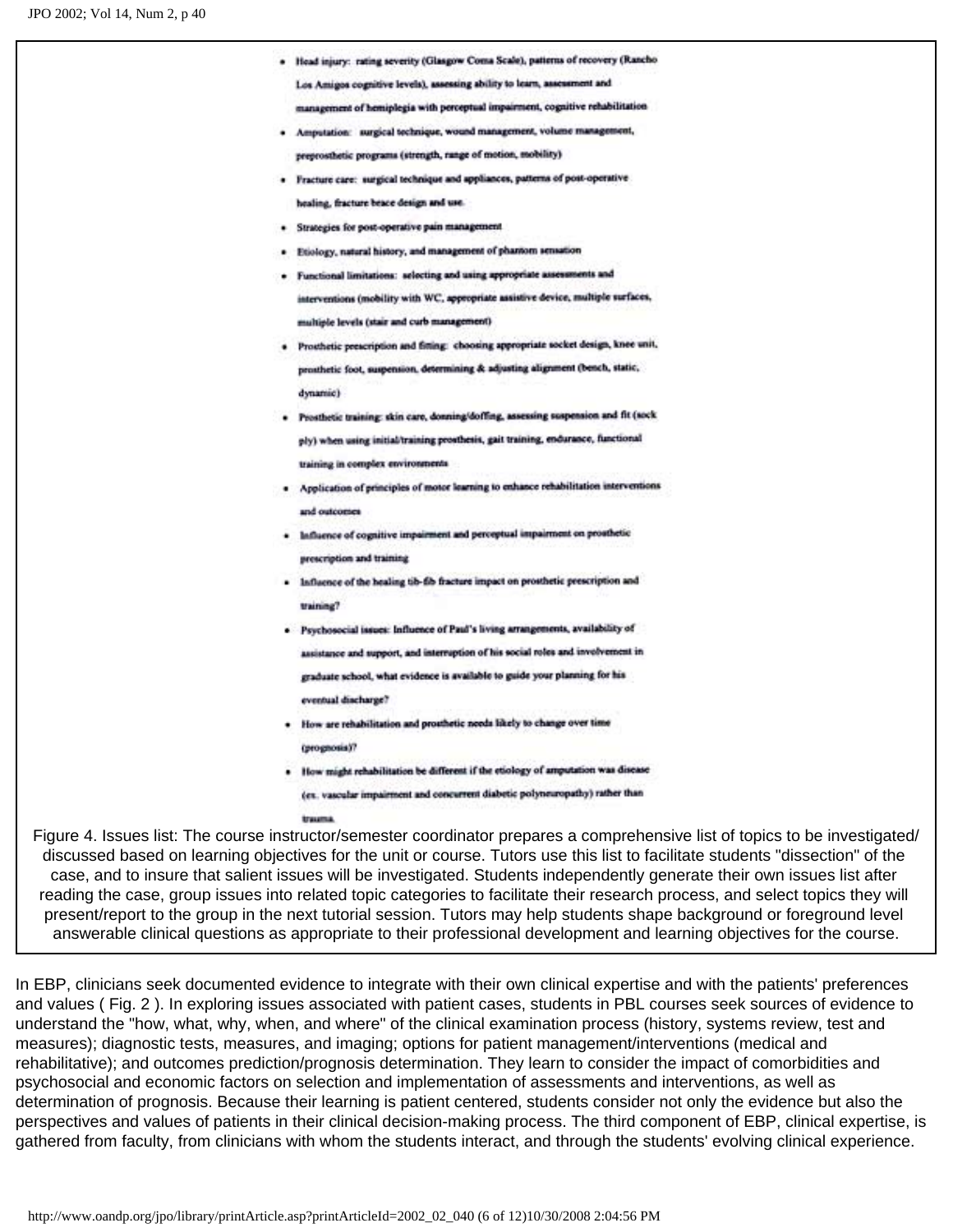The research process required in a PBL approach assists students in developing efficient strategies to access evidence. Initially, students tend to rely on a broad variety of texts and on Internet searches. As cases become more complex and issues begin to include management decisions as well as foundational information, professional journals become increasingly important tools, with students gaining skill and comfort with electronic cumulative databases such as Medline and CINAHL. Most also learn to access and assess the value of preprocessed (screened) resources, such as PEDro, Cochrane Reviews, and ACP Journal Club publications.

Through extensive exposure to published evidence of many kinds and through the PBL process, students have ongoing opportunity to develop critical appraisal skills that will serve them well once they enter clinical practice. These include recognizing the strengths and weakness of various study designs, identifying the appropriate methodology and statistical analysis for various types of clinical questions, assessing the strength of the evidence provided in the study, and drawing independent conclusions from study results and applying those conclusions to their own patient care. They learn to consider factors such as availability, affordability, applicability, patient and professional values and preferences, as well as potential barriers, when making informed clinical decisions about patient management.

#### THE PBL PROCESS AT SACRED HEART UNIVERSITY

There is considerable variation in implementation of PBL strategies across health professional curricula, and sometimes across courses within a curriculum. The entry-level physical therapy plan of study at Sacred Heart University, a "modified" PBL program, provides an example of a workable implementation strategy. Discussion will begin with an overview of the logistics or structure of students' learning experience, will address faculty development needs specific to PBL, and will conclude with a discussion of strategies that are used to assess students' learning.

## THE MODIFIED PBL CURRICULUM AT SACRED HEART UNIVERSITY

Each semester, students are enrolled in a central six-credit tutorial course and three three-credit supportive courses ( Fig. 5 ). The clinical cases investigated in tutorial are designed to build upon and integrate the content across all courses in a given semester's plan of study.

| Time  |                                  | Monday                     | Tuesday                              | Wednesday          |                                 | Thursday                   | Friday                              |
|-------|----------------------------------|----------------------------|--------------------------------------|--------------------|---------------------------------|----------------------------|-------------------------------------|
| 8:00  |                                  |                            |                                      |                    |                                 |                            |                                     |
| 8:30  | Tutorial                         | Lab<br>Sections<br>D, E, F | Adv. Practice Lab<br>Sections A.B.C. |                    | Tutorial<br>Sections<br>A, B, C | Lab<br>Sections<br>D, E, F | Professional Practice<br>Discussion |
| 9:00  | Sections                         |                            |                                      | Advanced Practice  |                                 |                            |                                     |
| 9:30  | A, B, C                          |                            |                                      | Discussion         |                                 |                            |                                     |
| 10:00 |                                  |                            |                                      |                    |                                 |                            |                                     |
| 10:30 |                                  |                            | <b>Tutorial Discussion</b>           | Supportive Science |                                 |                            | Tutorial Discussion                 |
| 11:00 |                                  |                            |                                      | Discussion.        |                                 |                            |                                     |
| 11:30 |                                  |                            |                                      |                    |                                 |                            |                                     |
| 12:00 |                                  |                            |                                      |                    |                                 |                            |                                     |
| 12:30 |                                  |                            | Professional Practice<br>Discussion. |                    | Tutorial<br>Sections            | Lab<br>Sections            | Grand Rounds:                       |
| 1:00  | Tutorials                        | Lab                        |                                      |                    |                                 |                            | Cross-course activities             |
| 1:30  | Sections                         | Sections                   |                                      |                    |                                 |                            | and discussion                      |
| 2.00  | A,B,C<br>D.E.F                   |                            |                                      |                    | D.E.F                           | A.B.C                      |                                     |
| 2:30  |                                  |                            | Adv. Practice Lab                    |                    |                                 |                            |                                     |
| 3:00  |                                  |                            | Sections D.E.F                       |                    |                                 |                            |                                     |
| 3:30  | Supportive Science<br>Discussion |                            |                                      |                    |                                 |                            |                                     |
| 4:00  |                                  |                            |                                      |                    |                                 |                            |                                     |
| 4:30  |                                  |                            |                                      |                    |                                 |                            |                                     |
| 5:00  |                                  |                            |                                      |                    |                                 |                            |                                     |

Figure 5. An example of a student schedule in the primary and supportive courses in the modified problem-based learning physical therapy curriculum at Sacred Heart University. On tutorial days (Mondays and Thursdays) students attend one tutorial and one lab session. The cases discussed in tutorial draw on information presented in the three supportive courses (supportive sciences, professional practice, and advanced practice) as well. Lab activities, also tied to the case under consideration, focus on mastery of psychomotor skills necessary for effective assessment and intervention of patients with similar pathologies, impairments, or functional limitations.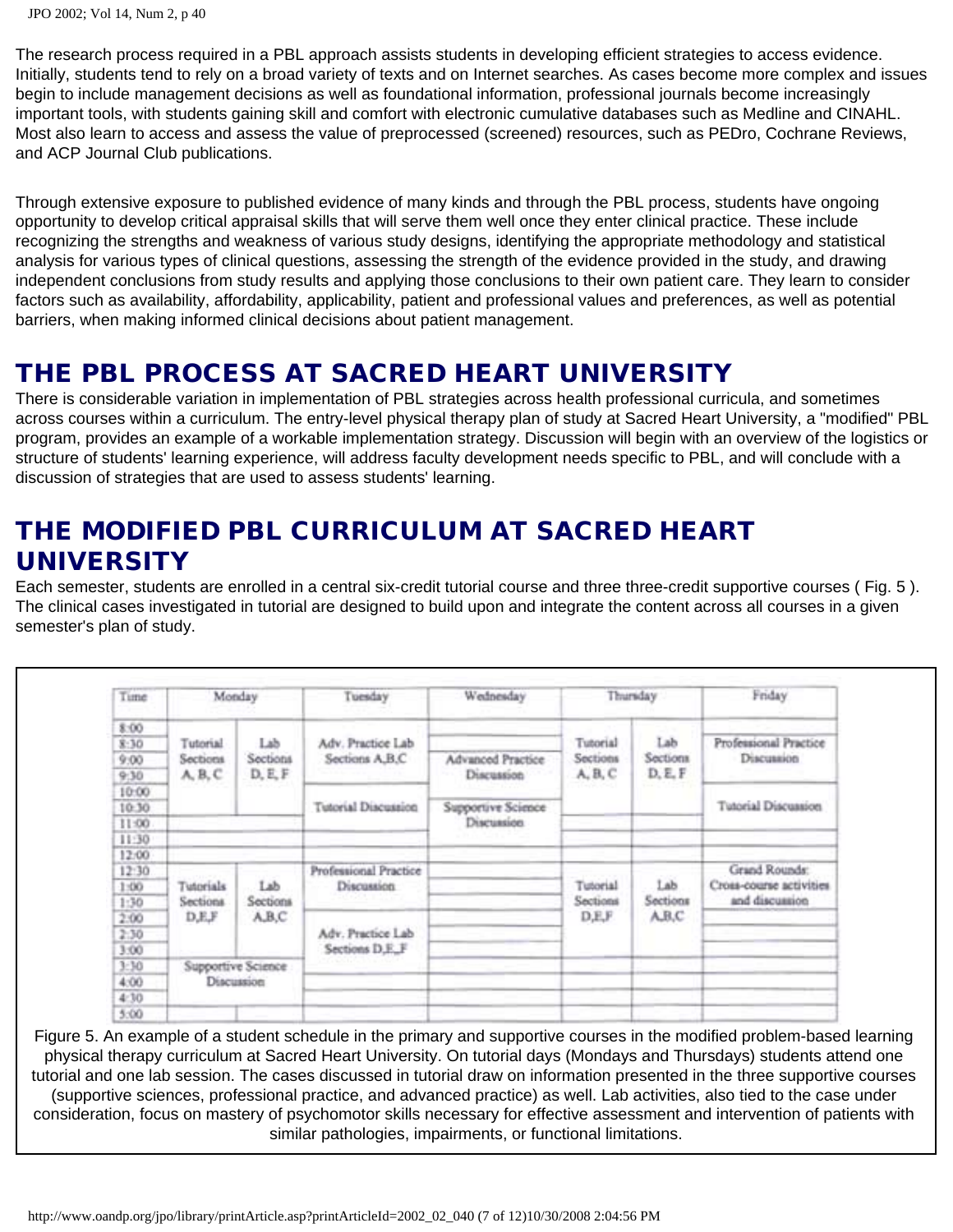The tutorial course has three components: tutorial sessions (two per week), psychomotor lab sessions (two per week), and large group discussion sessions (two per week). Tutorial groups include six or seven students and a faculty or clinician "tutor"; the group is involved in three different activities during each tutorial session. The first is presentation of the information students have researched relevant to the case under consideration, followed by an integrated discussion facilitated by the tutor. The goal of this discussion is to link information from basic sciences, knowledge of pathological processes, and strategies for assessment so that students build an understanding of the processes of physical therapy diagnosis, determination of prognosis, implementation of appropriate intervention, and assessment of outcome.<sup>28</sup> This typically takes two thirds to three fourths of the 3-hour tutorial period.

Next, students "dissect" the case to be discussed in the next tutorial session ( Fig. 6 ), and define case-related issues to be researched (Figure 4). They determine how much they currently understand about issues raised in the case, define what they need to find out, identify possible resources for the information they need, and assign responsibility for investigation of each issue they have identified. Initially, this dissection process may require 45 minutes of effort; however, as students become more adept at the process of breaking up a case into its components, the process become more efficient in both organization and time requirement.

| Behavioral Criterion                                                                                                                                                                     | Rating: | Never  | Rarely Sometimes Often Always |                |       |   |
|------------------------------------------------------------------------------------------------------------------------------------------------------------------------------------------|---------|--------|-------------------------------|----------------|-------|---|
| 1. Effectively organizes own material with<br>appropriate breadth and depth of preparation<br>Comments:                                                                                  |         | 0      | 1                             | $\mathbf{2}$   | з     | 4 |
| 2. Communicates own researched material<br>to facilitate problem-based learning.<br>Comments:                                                                                            |         | ō      | 1                             | $\mathfrak{D}$ | 3     | × |
| 3. Contributes to discussion in a way that<br>demonstrates preparation across topics.<br>Commette                                                                                        |         | ö      | 1                             | 2              | з     | 4 |
| 4. Synthesizes group information to facilitate<br>problem-based learning (e.g. poses appropriate<br>questions, ties together information, raises new or unresolved issues).<br>Comments: |         | Ö      |                               |                | 3     | 4 |
| 5. Remains appropriately focused on group<br>discussion and process.<br>Comments:                                                                                                        |         | o      | - 1                           | 2              | -31   | 4 |
| 6. Expresses own thoughts and questions<br>to the group.<br>Comments:                                                                                                                    |         | Ö.     | -1                            | z              | 13    | 4 |
| 7. Apropriately challenges opinions of and<br>material presented by others based on one's<br>own knowledge or understanding of the topic.<br>Comments!                                   |         | $^{o}$ | L.                            | $\ddot{ }$     | 3.    | 4 |
| 8. Provides support and encouragement to other 0<br>group members (outside of peer evaluation)<br>Commenta                                                                               |         |        |                               | 2              | 3     |   |
| 9. Responds appropriatey to feedback from others. 0<br>Commette                                                                                                                          |         |        | x                             | 2              | 3     | 4 |
| 10. Interacts in a respectful and constructive manner.<br>with others, including peer evaluations.<br>Comments:                                                                          |         | - 0    | x                             | ž              | х     | 4 |
| 11. Makes a complementary contribution<br>to group process.<br>Comments:                                                                                                                 |         | O.     | 1                             | ्र             | $3 -$ | 4 |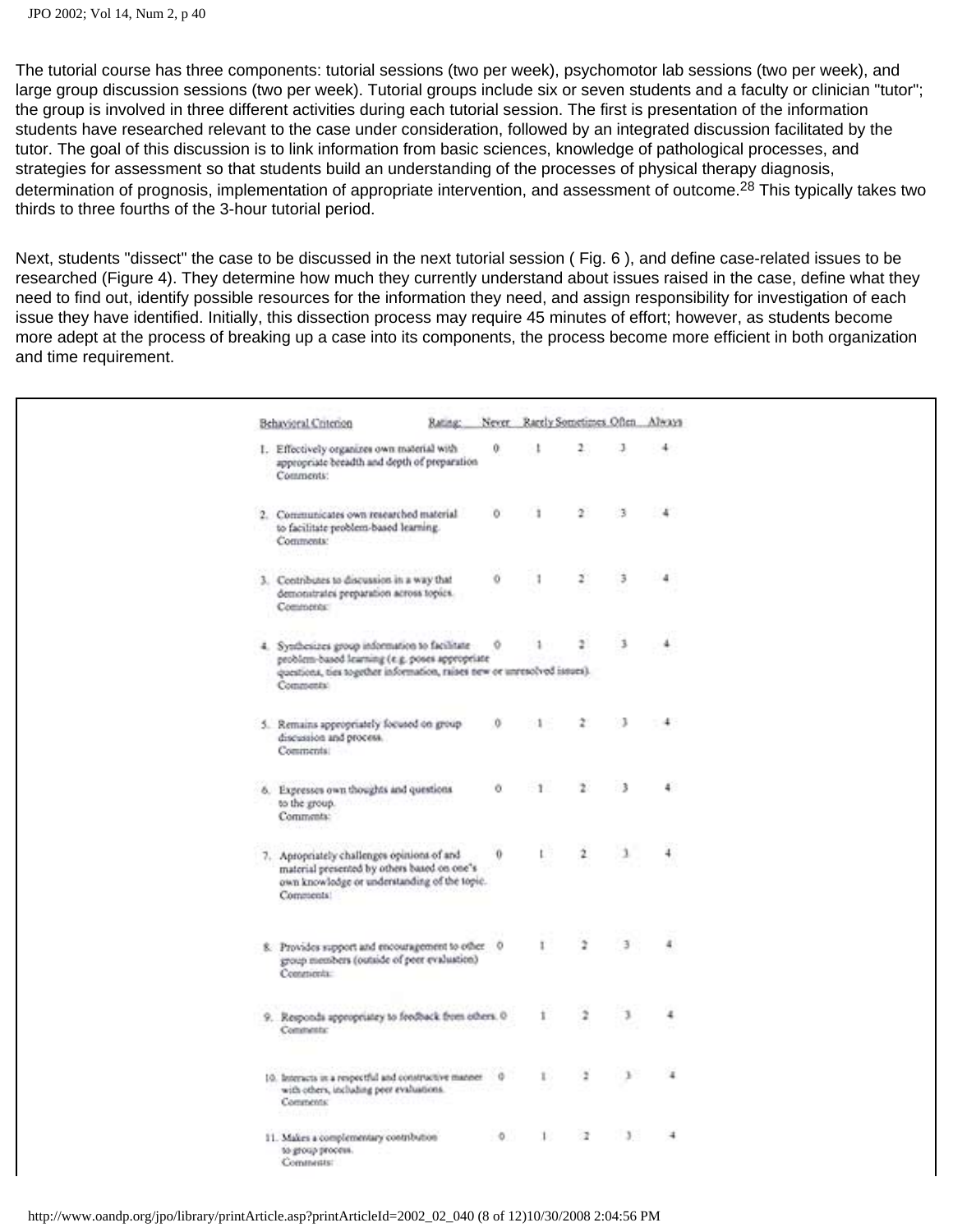Figure 6. Formal peer- and self-assessment of the tutorial participation process: Students complete a self-evaluation as well as evaluation of two peer-members of the group. Tutors provide a summary evaluation, incorporating the peer and selfassessments as well as observation of an individual's effectiveness during group process. Evaluations are completed at midterm and at the end of the semester. The course instructor/semester coordinator uses these ratings to determine 20% of students' grade for the course.

The final component is an informal self-evaluation and peer evaluation of one of the tutorial group members. Students provide and receive constructive criticism focused on an individual's effectiveness as group member, in terms of presentation skills, creativity, effectiveness of participation in discussion and group process, and progress toward achievement of that individual's professional development goals. As students progress through the curriculum, they build their interpersonal and process skills based on cumulative feedback. The result is that the level of expectation and the effectiveness of tutorial performance rise over time.

Psychomotor lab sessions of 20 to 25 students are facilitated by the semester coordinator and a clinical laboratory instructor. During lab session, attention is focused on the students' development of psychomotor skills for assessment and intervention, especially on impairment and functional limitation, clinical reasoning and problem solving with application of diagnostic process, patient education, and outcomes assessment.28 The large group discussion brings all students together for integrative discussion that is facilitated by the course coordinator. Ideally, the agenda for the discussion is student generated: students are charged to bring forward issues (from tutorial) that need clarification due to lack of sufficient evidence, insufficient clinical experience, or conflicting evidence. The course coordinator may occasionally use 15 to 20 minutes of discussion time as "mini-lecture" to address key content that is particularly confusing.

In the Sacred Heart University program, year I tutorial focuses on application of basic sciences, with an emphasis on functional anatomy and kinesiology in the first semester, and neuroscience in the second. Year II tutorial courses focus on clinical aspects of musculoskeletal and neuromuscular practice. Year III tutorial courses emphasize assessment and management of cardiopulmonary and complex multisystem patient cases. Tutors meet weekly with the semester coordinator to insure consistency of learning across tutorial groups. These meetings are used to identify content issues requiring further clarification or discussion; to effectively link learning activities in tutorial, lab, and discussion; to appropriately address group process issues or problems that arise; and to provide mentoring and professional development for tutors.

The supportive courses are designed to facilitate students' development as they progress through the curriculum in three interrelated themes. The "Professional Practice" theme begins in the first semester with the history of the health care system and health professions; principles of education are covered in the second semester. In the second year, focus is on community health and service and on current issues in health care practice; career development issues are covered in the final oncampus semester. The "Supportive Sciences" theme begins with basic assessment and measurement issues, continues with research design and critical assessment of the literature, principles of normal physiology and pathophysiology (inflammation, tissue response to injury, degenerative processes, and neoplasm from a systems perspective), and exercise prescription. In year 1 of the program, the "Advanced Practice" thread provides foundation for basic physical therapy assessment and intervention (e.g., goniometry, assessing muscle performances, safe transfers, guarding, and gait training). The impact of lifespan development and the family system on patient care, and advanced practice issues in musculoskeletal and neuromuscular rehabilitation are addressed in the third, fourth, and fifth academic semesters.

## FACULTY ROLES AND FACULTY DEVELOPMENT IN PBL

There are two levels of instructor involvement in the PBL process: a group of "tutors" and a course coordinator (primary instructor). Tutors serve as facilitators of group process and of clinical reasoning rather than as primary content experts; as a "guide at the side" rather than a "sage on the stage".<sup>48</sup> For an effective PBL process, there must be as much attention to the development of effective tutors as there is to development of the curriculum.<sup>49</sup> PBL requires a different set of process skills and a shift from teacher-centered to student-centered instruction; to be effective, faculty members who tutor must embrace the guide and mediator role rather than rely on the role of an authority or clinical expert.<sup>50-52</sup> Tutor-training strategies include a tutorial-like process to facilitate skill development for the novice tutor, beginning with a group discussion focused on philosophy of PBL, a practical "how to" component on effectively facilitating the PBL process, and follow-up with critical appraisal of one's own competence as facilitator and the changes or improvement in practice of facilitation that result.<sup>53,54</sup>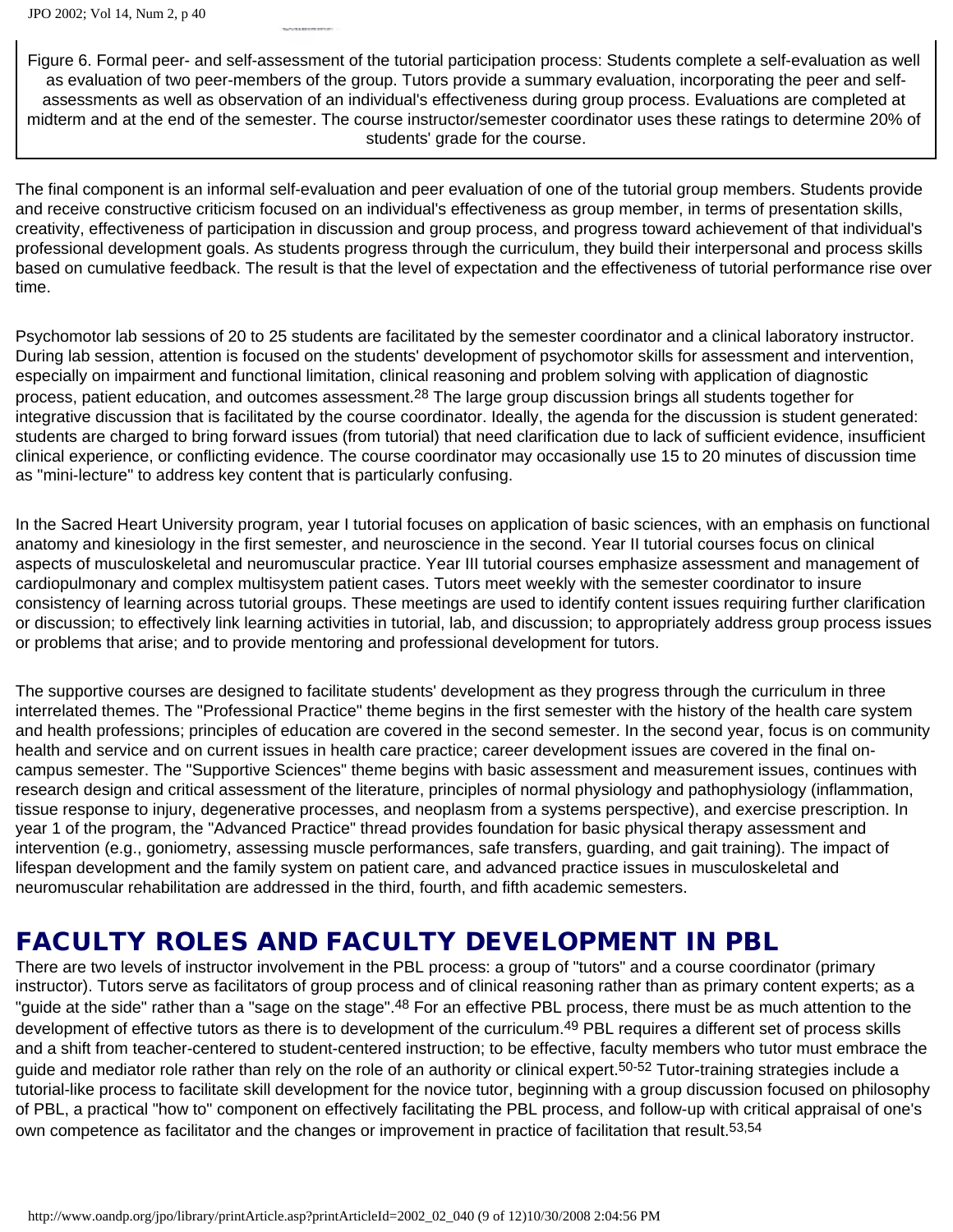Three key determinants of tutor effectiveness have been identified: the tutor's understanding of the PBL process, skill in tutoring, and familiarity (not necessarily expertise) with course content as it applies to clinical practice.<sup>55,56</sup> In fact, tutors with significant content expertise may be more likely to dominate and direct discussion<sup>57</sup> while tutors with moderate content familiarity can be quite effective in helping students identify key learning issues to research, reflect clinical relevance of what is being learned, and assist students with individual and group learning-process goals<sup>58,20</sup>

In addition to defining course objectives and carefully constructing clinical cases with their embedded "clues", the primary instructor/coordinator serves as "manager" of the course.<sup>20</sup> The coordinator must insure that all tutorial groups are in sync and moving effectively toward meeting learning objectives, and must be actively involved in the mentoring, training, and development of tutors involved in the course. The coordinator evaluates students' mastery of course content as well as effectiveness during the tutorial process.

# ASSESSMENT OF LEARNING

Multiple assessment strategies are used to assess an individual student's learning and involvement in tutorial. While many strategies are similar to those used in traditionally delivered curricula, written and psychomotor assessments are likely to be more consistently grounded in patient cases in PBL programs. Because student contribution to the learning process is so important, there are both formal and informal strategies to assess the quality of such contributions. In the entry-level physical therapy and occupational therapy programs at Sacred Heart University, for example, 80 percent of a student's course grade is based on mastery of content, and is 20 percent is based on assessment of effective contribution to tutorial process. In order to insure competence, students must successfully "pass" each of these components of the course.

Mastery of content is evaluated by traditional multiple choice, short answer, and structured essay exams presented in the context of a clinical case; by critical review of presentations, projects, papers, literature reviews, and case reports; and by performance on an objective structured clinical examination (OSCE) that integrates clinical reasoning and practical examination of psychomotor skills.<sup>59,60</sup> These assessments tend to focus on use of information in clinical context, reflecting course objectives written at the analysis, integration, and synthesis levels of Bloom's Taxonomy of Learning.60,61

Each student's contribution and effectiveness as a member of a tutorial group are assessed by routinely occurring informal and formal self-, peer-, and tutor assessments.<sup>20,60</sup> These evaluations consider tutorial skills and affective domain (communication skills, ability to effectively collaborate, respect for peers, development of self-appraisal skills, and ability to define appropriate goals for self and group) rather than mastery of course content.<sup>62</sup> Informal feedback is provided to one of the members of the group after every tutorial session; in this way students are able to track progression toward the learning or behavioral goals they set for themselves at the beginning of the semester. Formal written feedback (Figure 6) occurs at midterm and semester end. Students, initially anxious and uneasy with this evaluation process, come to value the frequent targeted feedback it affords them.63

## EVIDENCE OF EFFECTIVENESS OF THE PBL APPROACH

The variation in implementation of PBL across programs and settings has made it somewhat challenging to assess the longterm efficacy of the PBL approach, as compared to traditional approaches in health professional education.<sup>64</sup> Many of the studies reported in the literature are descriptive; the extent to which PBL is used in the curriculum is not always clearly described, and there are relatively few controlled clinical trials of PBL as an educational intervention. Additionally, while PBL is designed to provide the foundation for lifelong learning and evidence-based practice, its efficacy in the clinical environment (postgraduation) is influenced by reinforcing factors, including:65,34

- the degree to which the clinical environment is supportive of skills and learning techniques mastered in PBL (use of PBL principles via rounds, case reports, professional journal club, or study groups as expectation of practice setting), and
- the type of feedback and extent of reinforcement received by the learner about the importance of continued self-directed, lifelong learning.

Because learning styles are malleable, constraints within the practice environment (such as limited time due to workload demands, reliance on practice traditions, and resistance to change) may forestall or limit continued used of PBL and EBP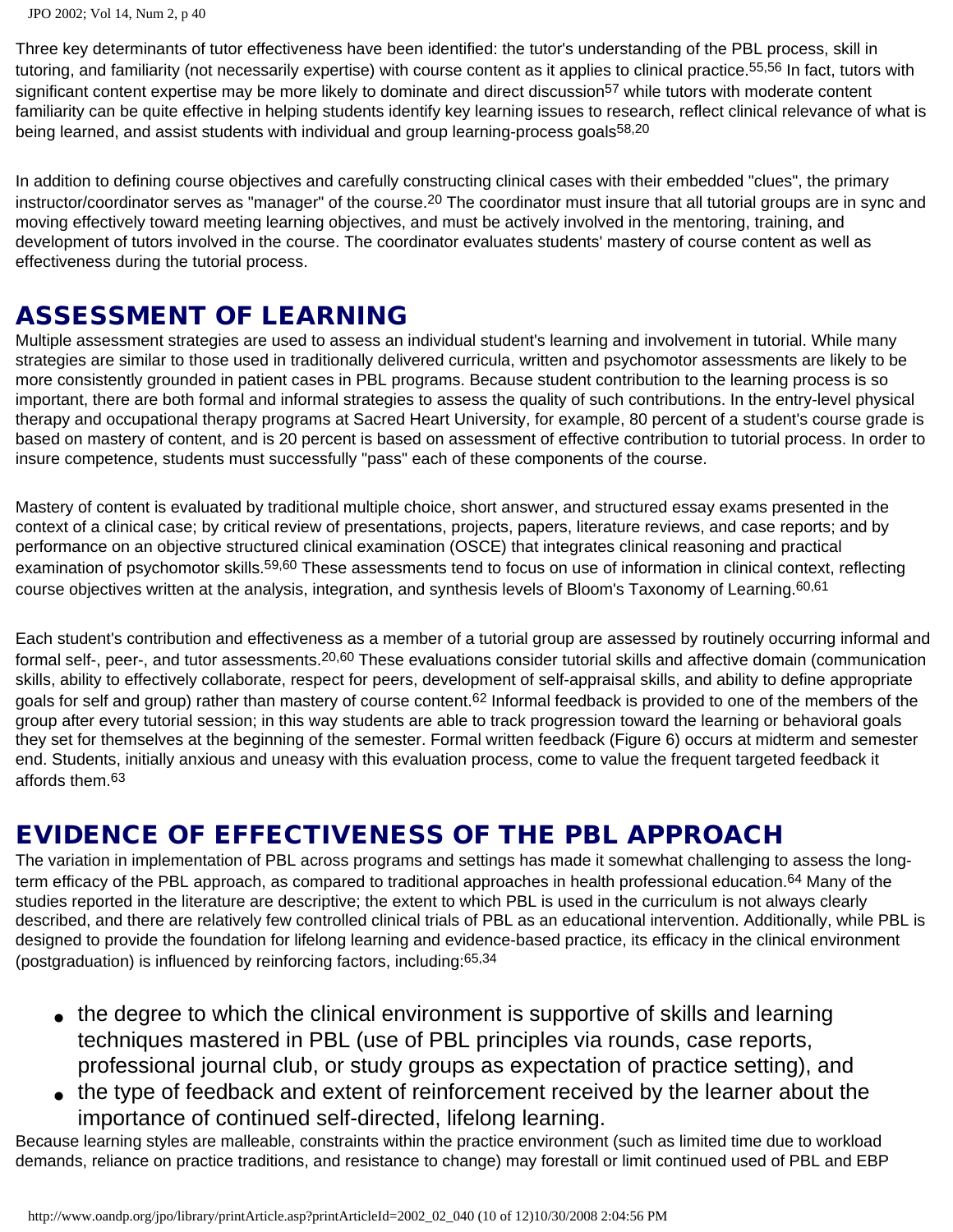JPO 2002; Vol 14, Num 2, p 40

#### principles.66

Despite these limitations, the evidence suggests that a PBL approach is at least as effective as traditional lecture-based curriculum in preparing students for clinical practice.<sup>37,67,68</sup> One of the strengths of a problem-based approach is its attention to principles of adult learning, and its very deliberate integrated curricular design. Because PBL emphasizes the learning process as well as mastery of course content, students enrolled in a PBL curriculum encounter a different set of demands as learners. To be successful, they must develop effective communication (teaching and listening) skills, learn to collaborate rather than compete, build effective information-seeking and critical appraisal skills, as well as develop effective selfassessment and peer-assessment skills.69

When compared to students enrolled in traditional or conventional entry-level health professional programs, PBL students tend to use more textbooks, journal articles, and informal discussion with faculty and classmates as resources.<sup>70,71</sup> They are likely to use more library and online resources in addition to the instructor's lecture notes, course syllabi, and class notes typically used by students in traditional programs.<sup>70,71</sup> PBL students are more likely to study for understanding than for recall; they tend to analyze what they need to know for a given situation and organize their studying accordingly.72 When compared to traditionally prepared peers, graduates of PBL programs tend to report greater mastery and more effective preparation for independent learning, problem solving, self- and peer evaluation, information gathering, communication and listening skills, effectively addressing social and emotional issues of their patients, working collaboratively, and managing meetings.<sup>73,12-14</sup> PBL appears to provide students an academically equivalent but more enjoyable and richer learning experience.<sup>73,74</sup>

#### CHALLENGES AND CRITICISMS OF PBL

The problem-based learning approach is not without its own issues and problems. Students new to the PBL process express frustration and concern about differences in approach across tutorial groups, have difficulty determining the appropriate depth and breadth of their preparation, and are anxious about whether they have mastered content enough to pass exams.<sup>20</sup> Having been socialized to be competitive in their high school and college preparation for professional school and to believe it is the instructor's responsibility to "tell them" what they need to know, students are initially uneasy about trusting peers to contribute effectively to their learning. The development of effective communication skills is itself a cumulative process; early in the PBL process, mastery and integration of new information into students' knowledge base is influenced, to some degree, by their evolving communication efficacy.<sup>75,20</sup> Early student presentations, before group process develops enough for effective collaborative learning, may be "mini-lectures" rather than means toward integrative discussion.76 Students new to the PBL process may be reluctant to provide constructive criticism to their peers, and to honestly share their own critical self-appraisal with tutors and peers. Many are anxious about the inevitable conflicts or stresses that arise from group process, and must develop the appropriate affective and interpersonal skills to manage group process.<sup>77</sup> As tutorial skills develop, however, students become increasingly comfortable and adept as self-directed, problem-based learners.<sup>78</sup>

Problem-based learning can be a time intensive process, both for students and faculty. Tutorials typically meet for two 2- to 3 hour sessions per week. Students, especially those new to the PBL process, spend a great deal of time seeking information and preparing for their tutorial presentations. They are uneasy when information from key resources is ambiguous or conflicting. Over time, however, students become adept and efficient at information seeking and appraisal, and learn to tolerate the ambiguity of no established endpoint to an information search and no single "right" solution to a question. Students enrolled in a completely integrated or modified PBL curriculum are typically much more frustrated and concerned about whether they are actually mastering content early in the curriculum, but express great satisfaction with tutorial process as the academic program nears completion.35,20 Students who are concurrently enrolled in a PBL course and several traditionally delivered courses express frustration with significant difference in expectations for their participation and study strategies across courses.

For the course coordinator, the time commitment is different than that in conducting a traditional course. Rather than spending time preparing formal lectures over the semester, the biggest investment of time is in planning the course, including embedding course objectives into the preplanned cases in a way that will provoke attainment of all objectives during interactive learning experiences. The course coordinator manages the course through the weekly semester coordination meeting with tutors to insure equitable progression of learning across tutorials. One of the major criticisms of the PBL approach is the need for multiple tutors for a single course. It may be far less "efficient", in terms of time utilization, to have multiple tutorial groups of seven students investing 6+ hours a week for what might be "delivered" in a traditional instructor-focused lecture to the entire